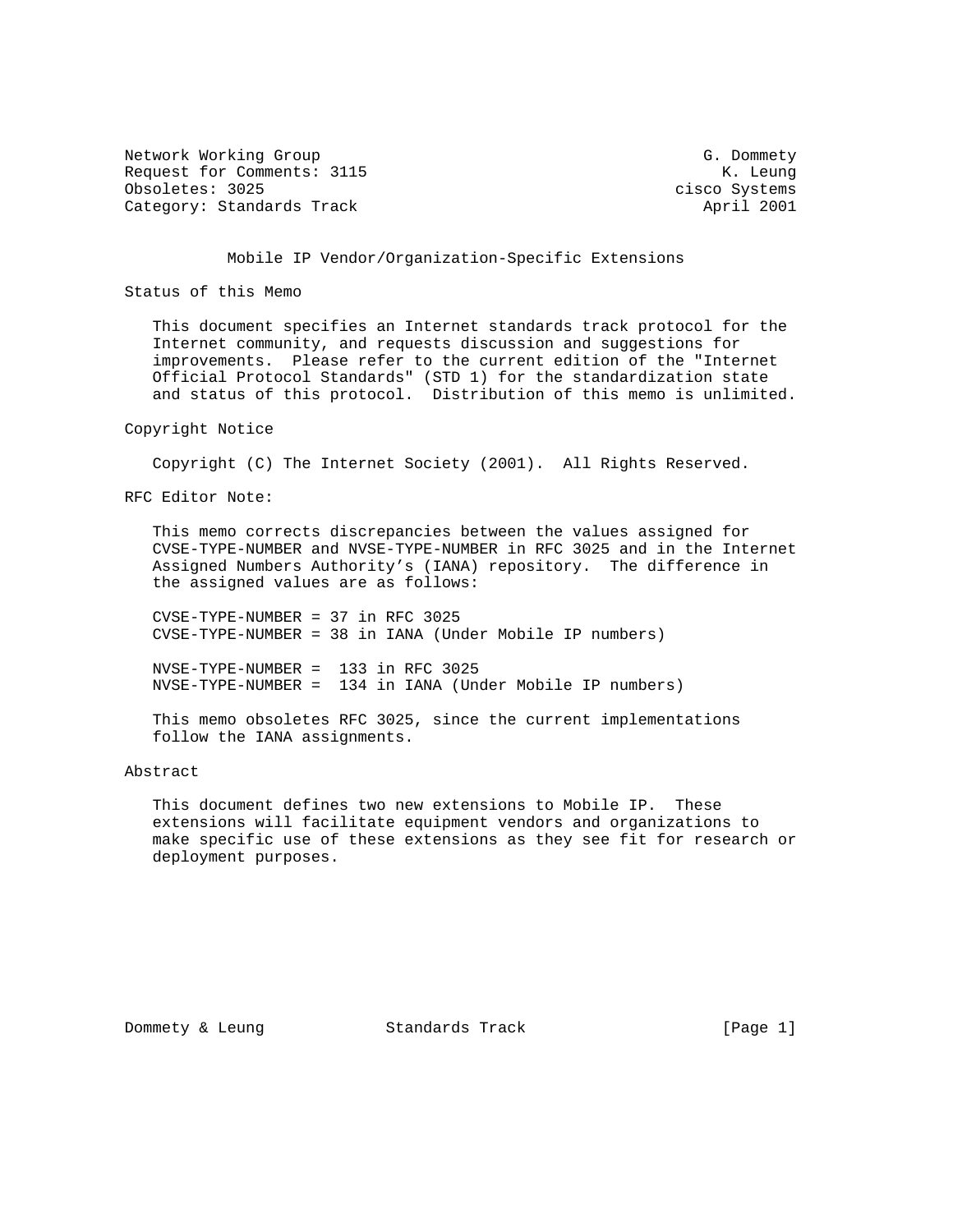1. Introduction

 Current specification of Mobile IP [1] does not allow for organizations and vendors to include organization/vendor-specific information in the Mobile IP messages. With the imminent wide scale deployment of Mobile IP it is useful to have vendor or organization- Specific Extensions to support this capability. This document defines two extensions that can be used for making organization specific extensions by vendors/organizations for their own specific purposes.

1.1. Specification Language

 The keywords "MUST", "MUST NOT", "REQUIRED", "SHALL", "SHALL NOT", "SHOULD", "SHOULD NOT", "RECOMMENDED", "MAY", and "OPTIONAL" in this document are to be interpreted as described in RFC 2119 [3].

 In addition, the following words are used to signify the requirements of the specification.

silently discard

 The implementation discards the datagram without further processing, and without indicating an error to the sender. The implementation SHOULD provide the capability of logging the error, including the contents of the discarded datagram, and SHOULD record the event in a statistics counter.

2. Vendor/Organization Specific Extensions

 Two Vendor/Organization Specific Extensions are described, Critical (CVSE) and Normal (NVSE) Vendor/Organization Specific Extensions. The basic differences between the Critical and Normal Extensions are that when the Critical extension is encountered but not recognized, the message containing the extension MUST be silently discarded, whereas when a Normal Vendor/Organization Specific Extension is encountered but not recognized, the extension SHOULD be ignored, but the rest of the Extensions and message data MUST still be processed. Another difference between the two is that Critical Vendor/Organization Extension has a length field of two octets and the NVSE has a length field of only one octet.

Dommety & Leung Standards Track [Page 2]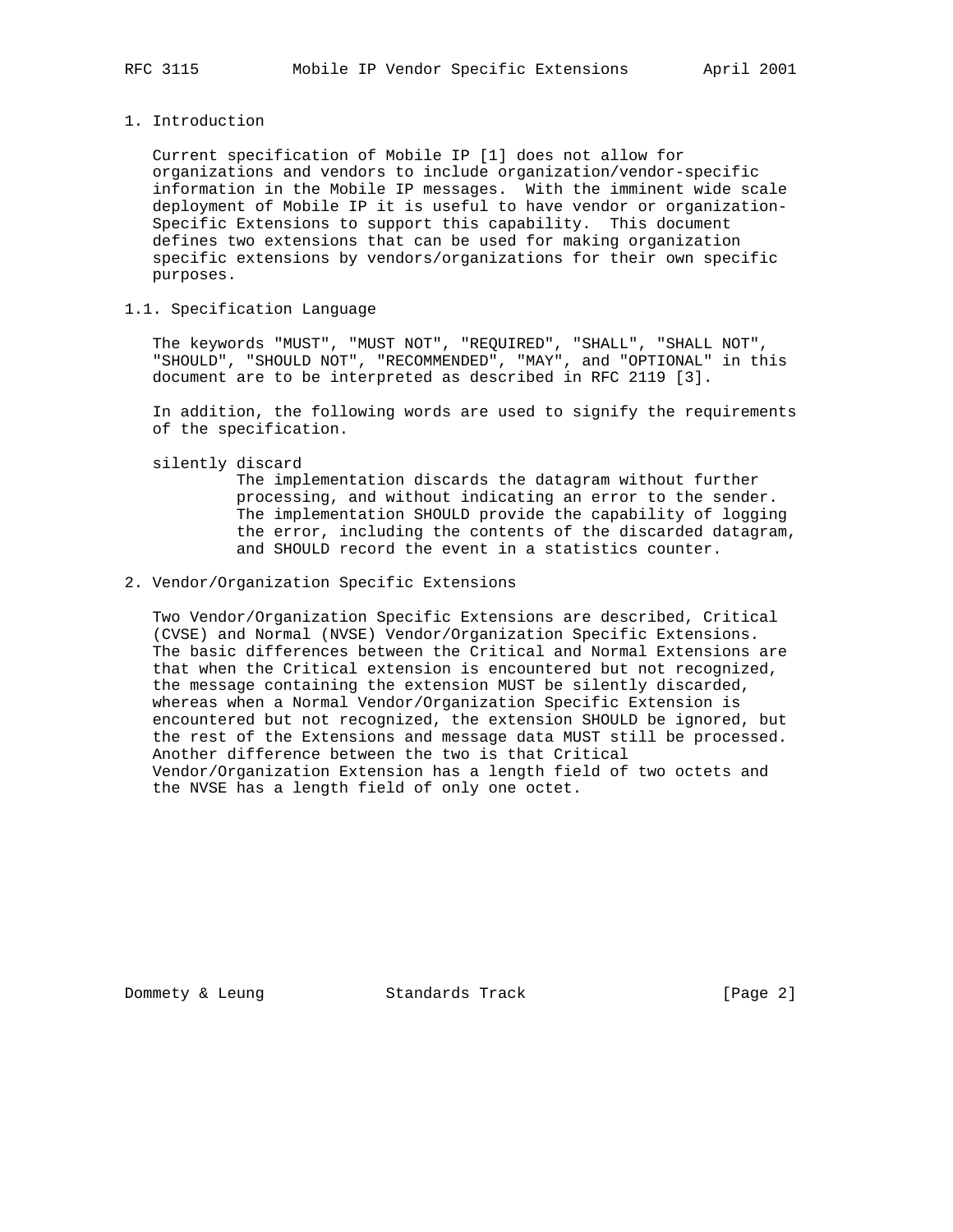## 2.1. Critical Vendor/Organization Specific Extension (CVSE)

The format of this extension is as shown below.

0  $1$  2 3 0 1 2 3 4 5 6 7 8 9 0 1 2 3 4 5 6 7 8 9 0 1 2 3 4 5 6 7 8 9 0 1 +-+-+-+-+-+-+-+-+-+-+-+-+-+-+-+-+-+-+-+-+-+-+-+-+-+-+-+-+-+-+-+-+ | Type | Reserved | Length | +-+-+-+-+-+-+-+-+-+-+-+-+-+-+-+-+-+-+-+-+-+-+-+-+-+-+-+-+-+-+-+-+ | Vendor/Org-ID | +-+-+-+-+-+-+-+-+-+-+-+-+-+-+-+-+-+-+-+-+-+-+-+-+-+-+-+-+-+-+-+-+ | Vendor-CVSE-Type | Vendor-CVSE-Value ... +-+-+-+-+-+-+-+-+-+-+-+-+-+-+-+-+-+-+-+-+-+-+-+-+-+-+-+-+-+-+-+-+

Figure 1: Critical Vendor/Organization Specific Extension

Type CVSE-TYPE-NUMBER 38

- Reserved Reserved for future use. MUST be set to 0 on sending, MUST be ignored on reception.
- Length Length in bytes of this extension, not including the Type and Length bytes.
- Vendor/Org-ID

 The high-order octet is 0 and the low-order 3 octets are the SMI Network Management Private Enterprise Code of the Vendor in network byte order, as defined in the Assigned Numbers RFC [2].

Vendor-CVSE-Type

 Indicates the particular type of Vendor-CVSE-Extension. The administration of the Vendor-CVSE-Types is done by the Vendor.

Vendor-CVSE-Value

 Vendor/organization specific data of this Vendor-CVSE- Extension. These data fields may be published in future RFCs. The Vendor-CVSE-Value is zero or more octets. The length of this field can be computed from the Length Field Value.

 If an implementation does not recognize the CVSE, according to RFC 2002 [1], the entire packet is to be silently dropped.

Dommety & Leung Standards Track [Page 3]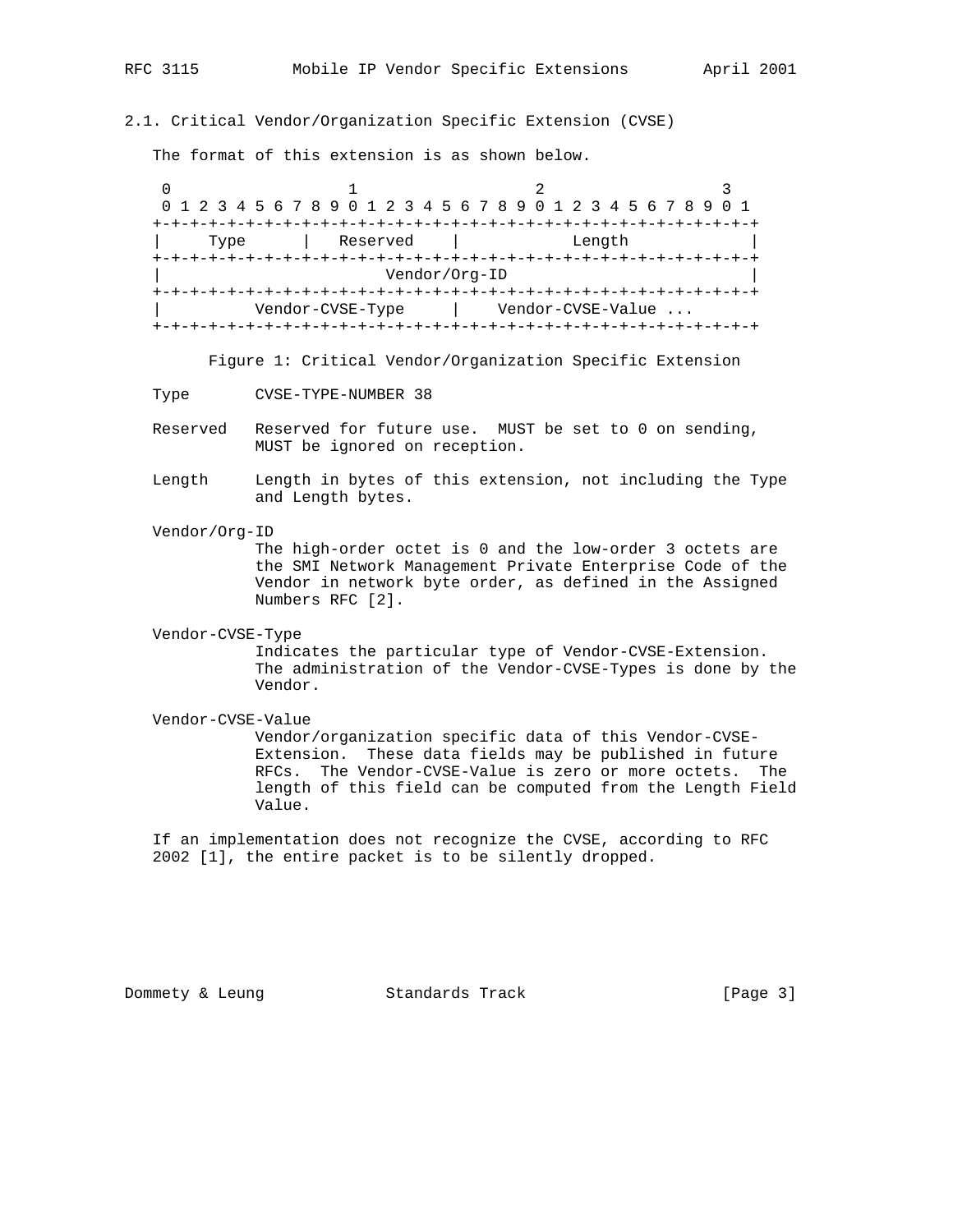2.2. Normal Vendor/Organization Specific Extension (NVSE)

The format of this extension is as shown below.

0  $1$  2 3 0 1 2 3 4 5 6 7 8 9 0 1 2 3 4 5 6 7 8 9 0 1 2 3 4 5 6 7 8 9 0 1 +-+-+-+-+-+-+-+-+-+-+-+-+-+-+-+-+-+-+-+-+-+-+-+-+-+-+-+-+-+-+-+-+ Type | Length | Reserved +-+-+-+-+-+-+-+-+-+-+-+-+-+-+-+-+-+-+-+-+-+-+-+-+-+-+-+-+-+-+-+-+ | Vendor/Org-ID | +-+-+-+-+-+-+-+-+-+-+-+-+-+-+-+-+-+-+-+-+-+-+-+-+-+-+-+-+-+-+-+-+ | Vendor-NVSE-Type | Vendor-NVSE-Value ... +-+-+-+-+-+-+-+-+-+-+-+-+-+-+-+-+-+-+-+-+-+-+-+-+-+-+-+-+-+-+-+-+

Figure 2: Normal Vendor/Organization Specific Extension

Type NVSE-TYPE-NUMBER 134

 Length Length in bytes of this extension, not including the Type and Length bytes.

Reserved Reserved for future use. To be set to 0.

Vendor/Org-ID

 The high-order octet is 0 and the low-order 3 octets are the SMI Network Management Private Enterprise Code of the Vendor in network byte order, as defined in the Assigned Numbers RFC [2].

 Vendor-NVSE-Type Indicates the particular type of Vendor-NVSE- Extension. The administration of the Vendor-NVSE-Types is done by the Vendor.

Vendor-NVSE-Value

 Vendor/organization specific data of this Vendor-NVSE- Extension. These data fields may be published in future RFCs. The Vendor-NVSE-Value is zero or more octets. The length of this field can be computed from the Length Field Value.

Dommety & Leung Standards Track [Page 4]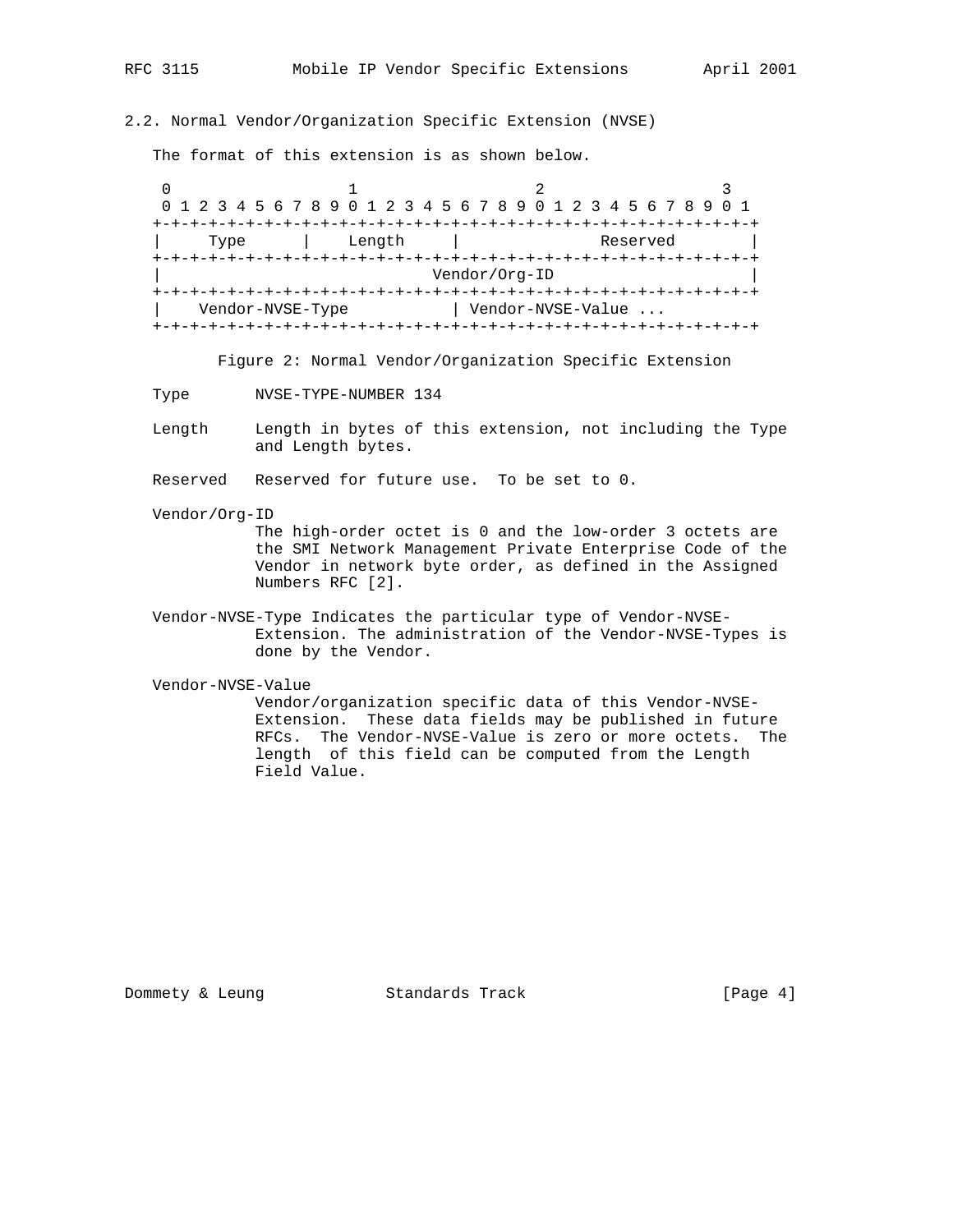2.3 Vendor/Organization Specific Extensions Processing Considerations

 When a Mobile IP entity receives a registration request message (or any other request/update message) with an extension of type CVSE- TYPE-NUMBER and recognizes it, but the extension contains an unknown/unsupported vendor ID or Vendor-CVSE-Type, a registration reject (or the appropriate deny message) MUST be sent with the error code to indicate that the registration was rejected due to the presence of an unknown CVSE.

 When a Mobile IP entity receives a registration reply (or any other mobile IP reply/acknowledgement message) with an extension of type CVSE-TYPE-NUMBER and recognizes it, but the extensions contains an unknown/unsupported vendor ID or Vendor-CVSE-Type, the processing is performed as described below.

 1. If the Mobile IP entity is a transit node for the reply (i.e., this entity processes and sends the registration reply to another entity) a registration reject (or the appropriate deny message) MUST be sent with the error code to indicate that the registration was rejected due to the presence of an unknown CVSE. For example, FA when it receives an unknown CVSE in a registration reply from the HA, should send a registration reject to the MN.

 2. If the Mobile IP entity is not a transit node for the reply, the reply is treated as a reject (or the appropriate deny message) due to the presence of an unknown CVSE.

 While designing enhancements wherein a CVSE is included in a reply message, it should noted that the reply message could be discarded by the mobile IP entity processing this message. Enhancements that include a CVSE should take this into consideration during design.

 When a Mobile IP entity receives a mobile IP related message (registration request/reply, advertisement/solicitation, etc.) with an extension of type NVSE-TYPE-NUMBER and recognizes it, but the extension contains an unknown/unsupported vendor ID or Vendor-NVSE- Type, the entire extension is skipped.

 NOTE that according to RFC 2002 [1], when an extension numbered within the range 0 through 127 is encountered in a registration message but not recognized, the message containing that extension MUST be silently discarded. This document is compliant with the above specification and specifies the action if the extension of type CVSE-TYPE-NUMBER is encountered and recognized, but does not support the vendor ID or the vendor type extension within.

Dommety & Leung Standards Track [Page 5]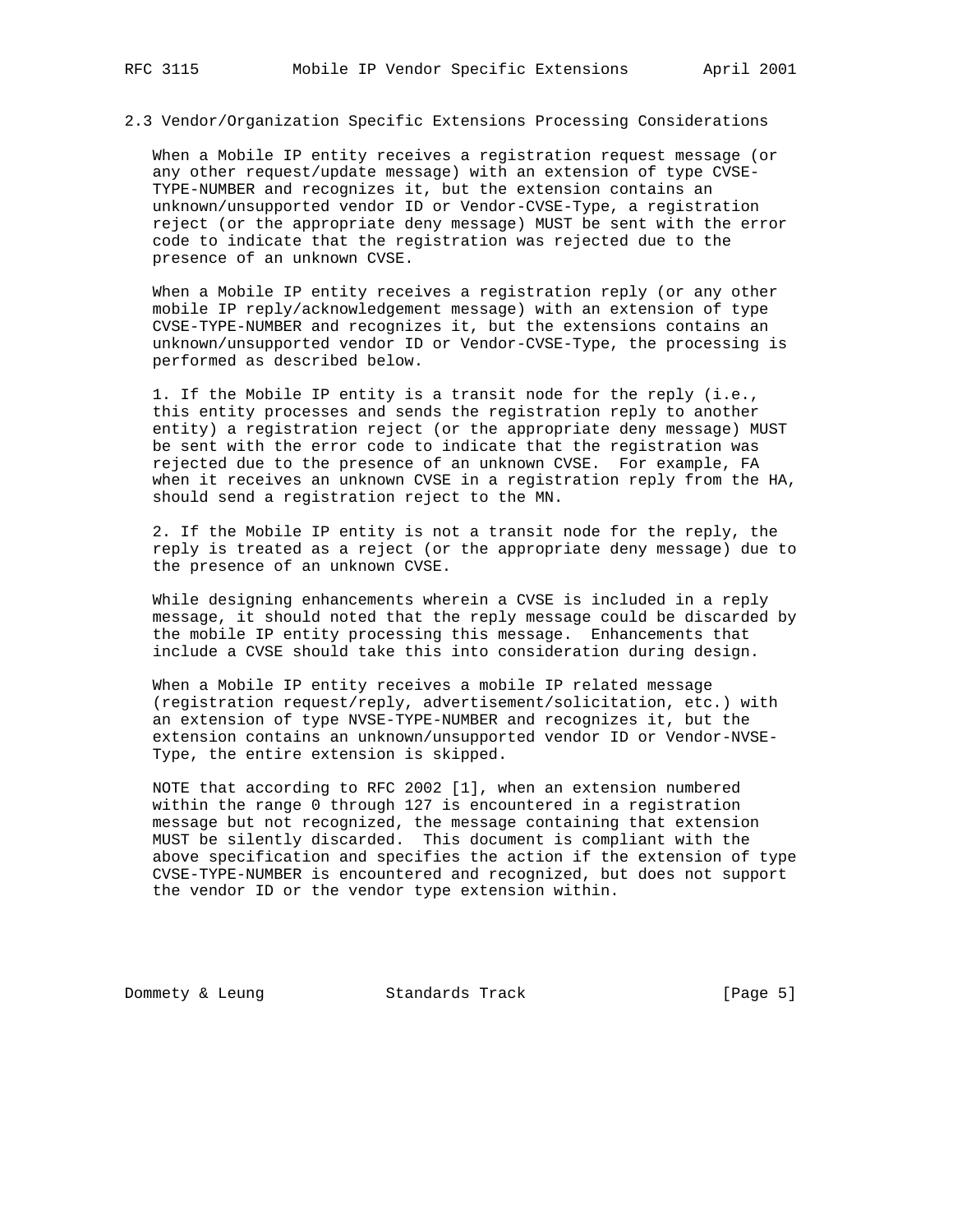# 2.4 Error Codes

The following error codes are defined.

Registration denied by the Foreign agent:

 ERROR-FA-1 100: Unsupported Vendor-ID or unable to interpret Vendor-CVSE-Type in the CVSE sent by the Mobile Node to the Foreign Agent.

 ERROR-FA-2 101: Unsupported Vendor-ID or unable to interpret Vendor-CVSE-Type in the CVSE sent by the Home Agent to the Foreign Agent.

Registration denied by the Home agent:

 ERROR-HA-1 140: Unsupported Vendor-ID or unable to interpret Vendor-CVSE-Type in the CVSE sent by the Mobile Node to the Home Agent.

 ERROR-HA-2 141: Unsupported Vendor-ID or unable to interpret Vendor-CVSE-Type in the CVSE sent by the Foreign Agent to the Home Agent.

3. Restrictions

 Multiple TLV's with the types CVSE-TYPE-NUMBER and NVSE-TYPE-NUMBER can be included in a message. TLVs with types CVSE-TYPE-NUMBER and NVSE-TYPE-NUMBER can be placed anywhere after the fixed portion of the Mobile IP message. These TLVs are expected to be protected by the corresponding authenticator as necessary. Ordering of these TLV's should not be modified by intermediate nodes.

4. IANA Considerations

 The Critical Vendor/Organization Specific Extension (CVSE) as defined in Section 2.1 and Normal Vendor/Organization Specific Extension (NVSE) as defined in section 2.2 are proposed new extensions to the Mobile IP protocol, defined in RFC 2002 [1] and extended in RFC 2356 [5].

 IANA has assigned a Type value of CVSE-TYPE-NUMBER for the Critical Vendor/Organization Specific Extension (CVSE), and a Type value of NVSE-TYPE-NUMBER for the Normal Vendor/Organization Specific Extension (NVSE). The numbers CVSE-TYPE-NUMBER and NVSE-TYPE-NUMBER for the CVSE and the NVSE are taken from the numbering space defined for Mobile IP registration extensions [1].

Dommety & Leung Standards Track [Page 6]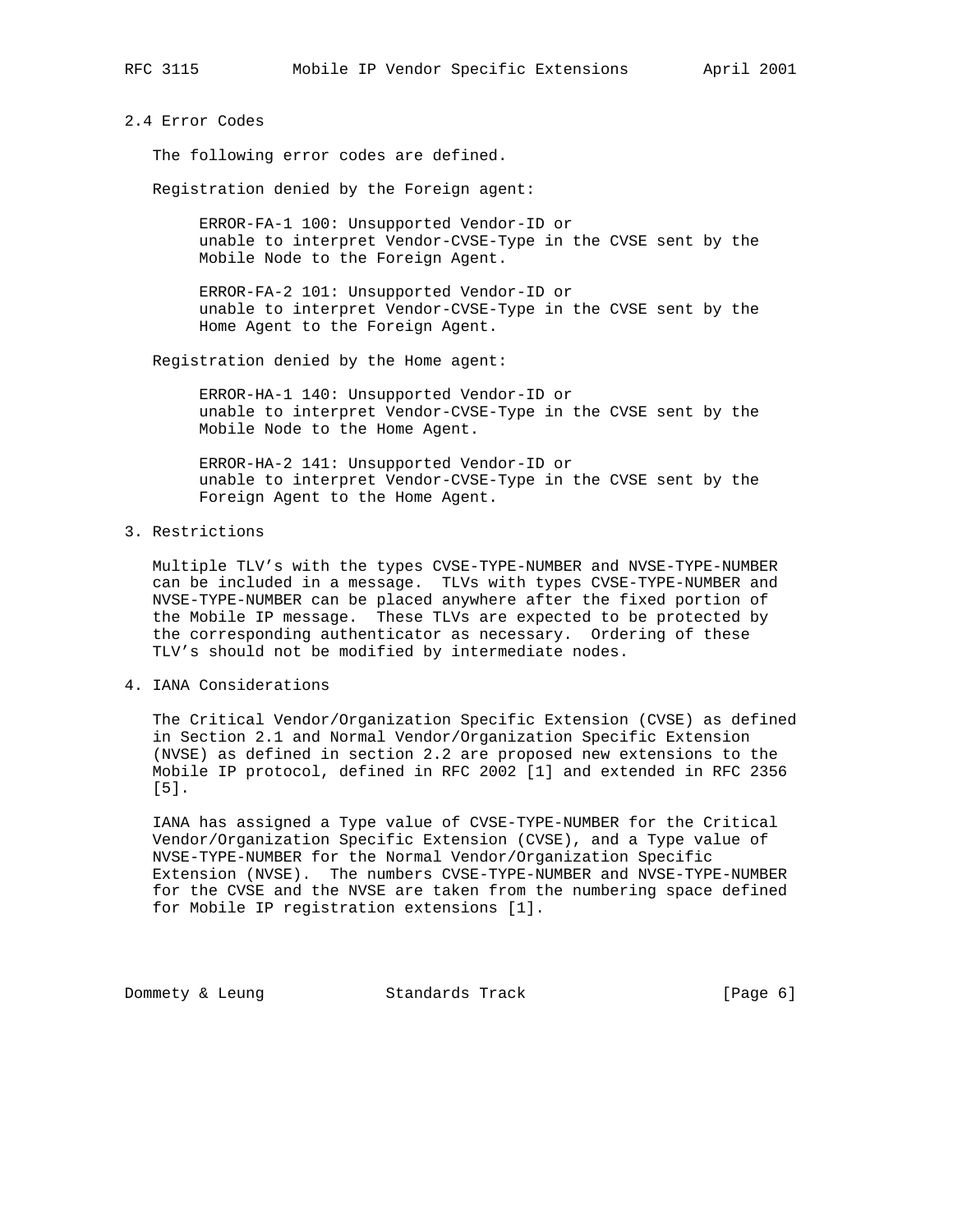IANA has assigned new Foreign Agent Error Codes, ERROR-FA-1 and ERROR-FA-2 taken from the numbering space defined for Mobile IP Foreign Agent error codes [1]. IANA has also assigned new Home Agent Error Codes, ERROR-HA-1 and ERROR-HA-2 taken from the numbering space defined for Mobile IP Home Agent error codes [1].

5. Security Considerations

 This document assumes that the Mobile IP messages are authenticated using a method defined by the Mobile IP protocol. This document does not impose any additional requirements on Mobile IP messages from a security point of view. So this is not expected to be a security issue.

6. Acknowledgments

 The authors would like to thank TR45.4 WG, TR45.6 WG, Basavaraj Patil, Phil Roberts, Jouni Malinen, and Patrice Calhoun for their useful discussions.

- 7. References
	- [1] Perkins, C., "IP Mobility Support", RFC 2002, October 1996.
	- [2] Reynolds, J. and J. Postel, "Assigned Numbers", STD 2, RFC 1700, October 1994.
	- [3] Bradner, S., "Key words for use in RFCs to Indicate Requirement Levels", BCP 14, RFC 2119, March 1997.
	- [4] Montenegro, G., "Reverse Tunneling for Mobile IP", RFC 2344, May 1998.
	- [5] Montenegro, G. and V. Gupta, "Sun's SKIP Firewall Traversal for Mobile IP", RFC 2356, June 1998.

Dommety & Leung Standards Track [Page 7]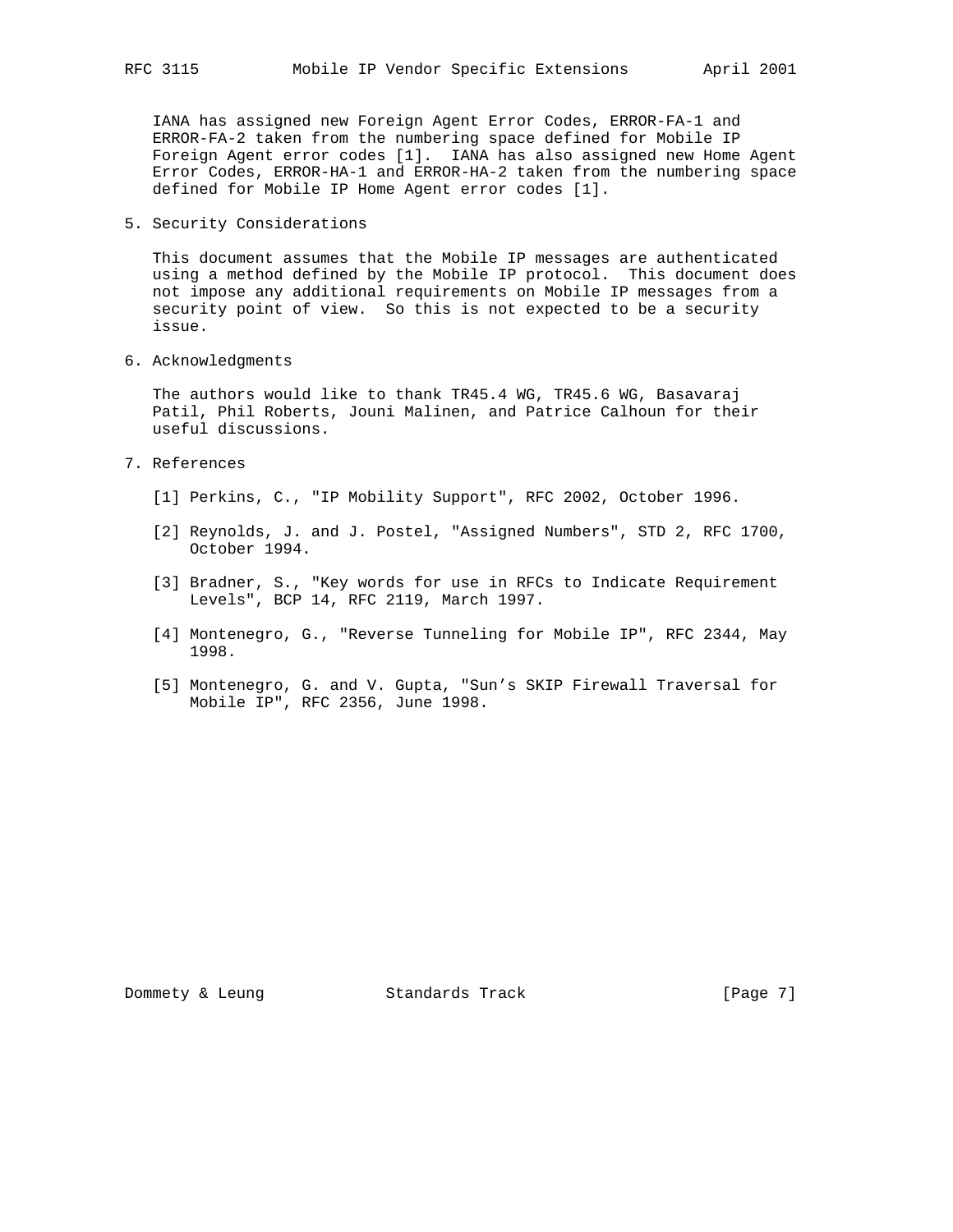8. Authors' Addresses

 Gopal Dommety Cisco Systems, Inc. 170 West Tasman Drive San Jose, CA 95134

EMail: gdommety@cisco.com

 Kent Leung Cisco Systems, Inc. 170 West Tasman Drive San Jose, CA 95134

EMail: kleung@cisco.com

Dommety & Leung Standards Track [Page 8]